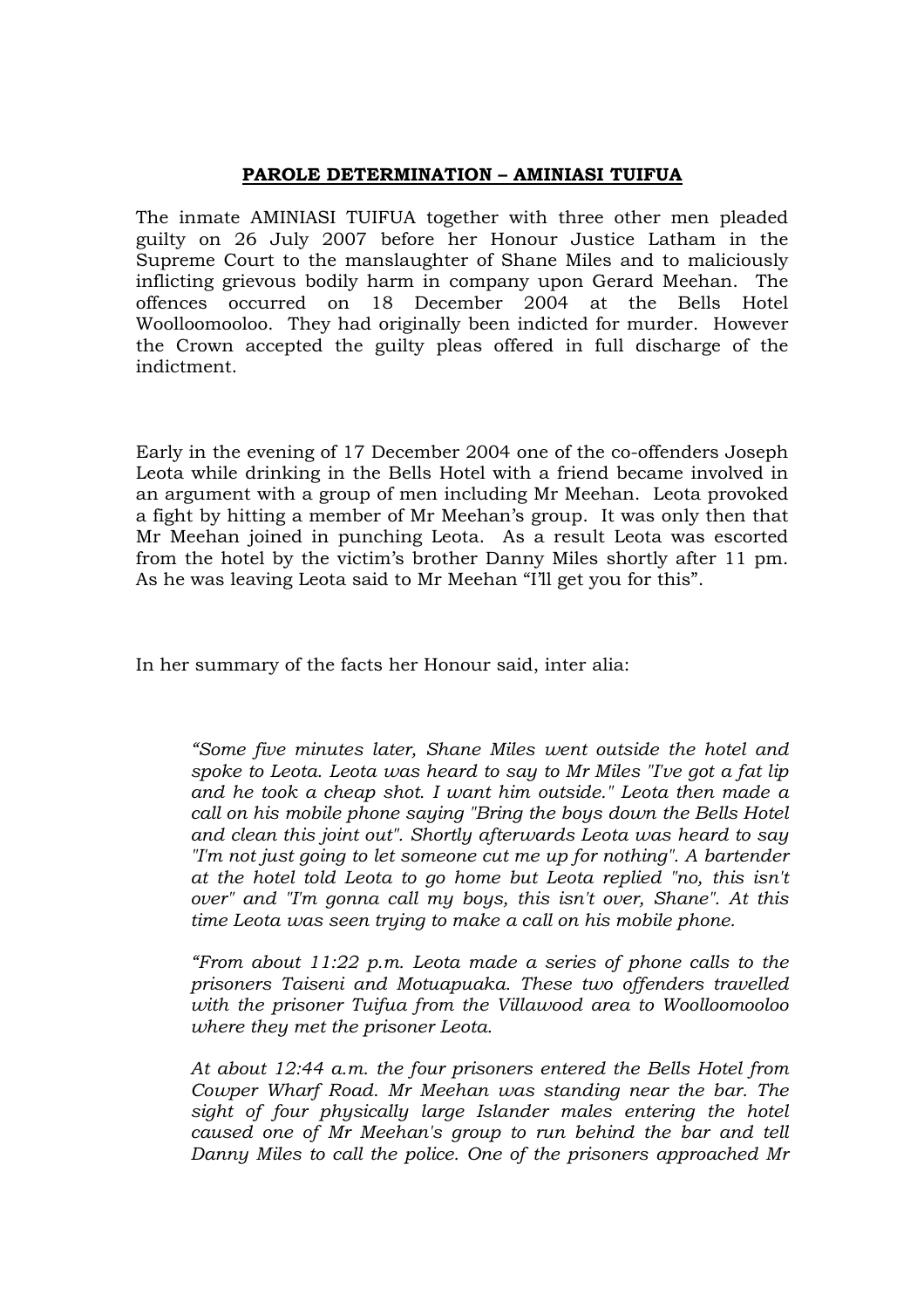*Meehan and asked him to go outside to talk. Mr Meehan refused. Mr Meehan then moved quickly towards the bar and was chased by Tuifua, Taiseni and Motuapuaka. As Mr Meehan approached the bar, Tuifua grabbed hold of his red T-shirt, causing the T-shirt to tear.* 

*Motuapuaka then picked up a wooden bar stool and raised it above his head. As Mr Meehan was going behind the bar, Shane Miles approached Mr Meehan from inside the bar area and attempted to stop him. Motuapuaka then swung the bar stool with considerable force towards Mr Meehan, glancing off the shoulder of a barmaid before striking the head of Shane Miles. Mr Miles' skull was extensively fractured and he suffered brain damage as a result of the blow.* 

*Mr Meehan continued to move further behind the bar, past Shane Miles who lay on the floor. Motuapuaka followed Mr Meehan on the opposite side of the bar, then stood near the corner of the bar and threw objects over the bar at Mr Meehan, including glasses and bottles from nearby tables.* 

*Leota meanwhile moved to the other end of the bar and threw a chair over the bar at Mr Meehan. Mr Meehan was struck in the face and fell to the ground. Leota then went behind the bar to where Mr Meehan was lying and kicked Mr Meehan to the head. The injuries sustained by Mr Meehan as a result of this assault are the subject of the maliciously inflict grievous bodily harm count. Mr Meehan's upper lip required suturing and his teeth and jaw required ongoing medical and surgical attention.* 

*Whilst this was happening, Taiseni and Tuifua were standing near to Motuapuaka. Tuifua left the hotel, shortly before Motuapuaka threw yet another chair towards Mr Meehan. Taiseni then moved towards Motuapuaka, placing a hand on his shoulder, indicating that they should leave. At that point the three remaining offenders left the hotel. When police arrived a few minutes later, they were no longer at the scene".* 

For his involvement in the crimes Tuifua was sentenced on the charge of manslaughter to three years and seven months imprisonment expiring on 2 October 2009, with a non parole period of two years and two months expiring on 2 May 2008. On the charge of maliciously inflict grievous bodily harm he was sentenced to a fixed term of two years and eight months expiring on 2 November 2007. That sentence has already expired.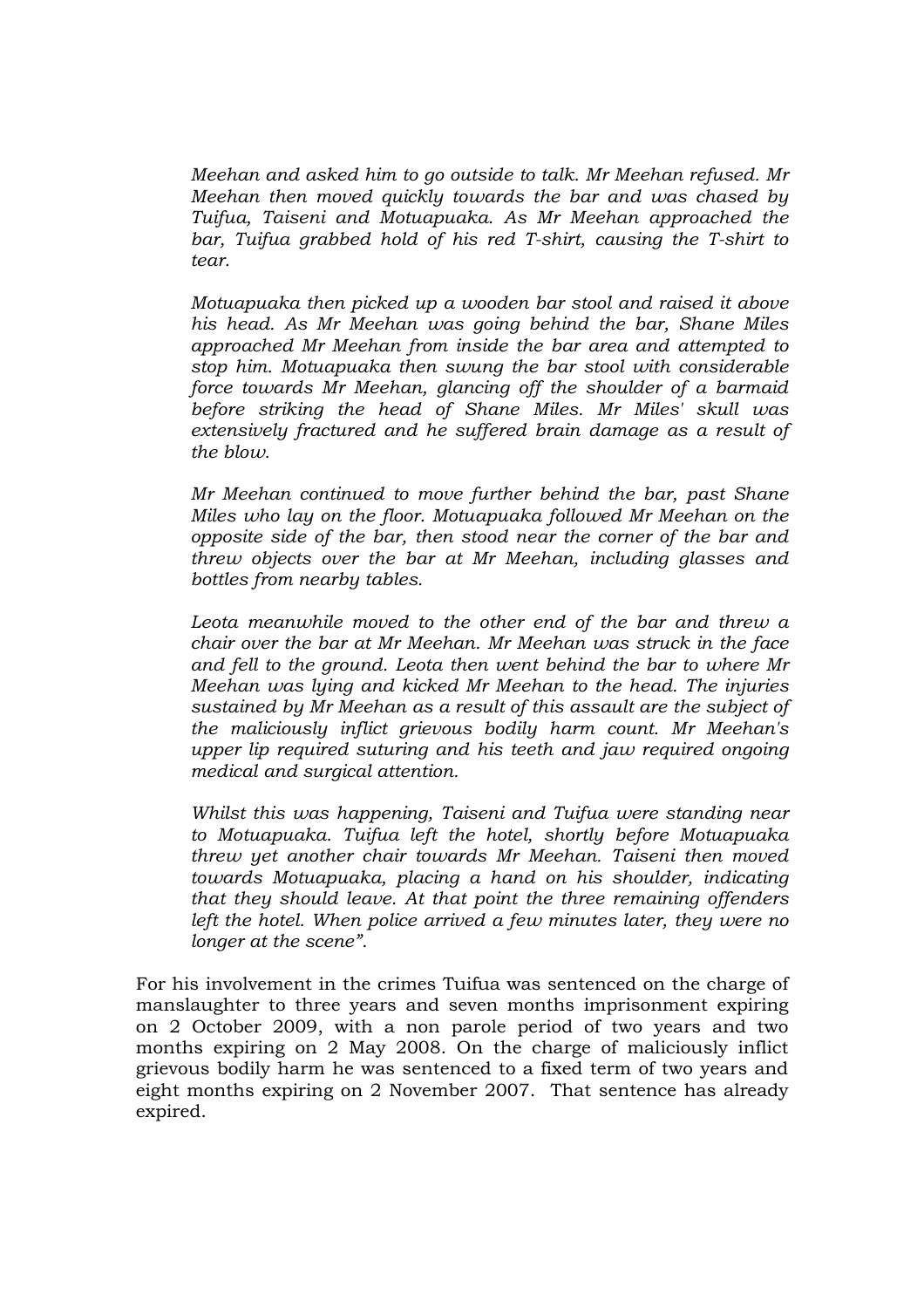In accordance with its statutory requirements the State Parole Authority considered the inmate Tuifua for parole at its meeting on 29 February 2008. To assist it in its deliberations on that occasion the Authority had access to her Honour's sentencing remarks, the inmate's criminal antecedents, the OIMS and a Probation and Parole Pre-Release Report. The Authority on that occasion determined to refuse parole on the grounds that the inmate needed to further address his offending behaviour concerning addiction issues in that he needed to complete the program Self Management and Recovery Training (SMART). The Authority also determined that the inmate should have that determination reviewed.

The matter was initially listed for review on 1 April 2008 when Mr Hails, solicitor, appeared for the inmate.

The Authority had a supplementary Pre Release report in which the Probation and Parole Officer advised that the inmate had successfully completed the "Choosing Non Violence" program in December 2007. That was a module of the Phoenix program which aims to facilitate deeper understanding of the short and long term effects of crime and violence on victims. The inmate also attended an individual Alcohol and Other Drugs counselling session in November 2007

The inmate was assessed for participation in the Violent Offenders Therapeutic Program in February 2008 by Psychological Services at Cessnock Correctional Centre. However it was noted by the Psychologist that Mr Tuifua did not have the necessary language skills and literacy levels needed to understand the program.

The matter was stood over until today for further review. The Authority requested a supplementary Probation and Parole report concerning the inmate's participation in the program "Controlling Anger and Learning to Manage it" (CALM) together with a recommendation.

The Authority has now received that report, which indicates, inter alia:

*"Mr Tuifua has made steady progress in relation to the requirements set for him. He has enrolled in any program directed of him, including the current CALM program, due for completion 8/5/08. The inmate has an offence free record in custody, and has no adverse comments against him either in classification or employment. Mr Tuifua's family remains supportive towards him.*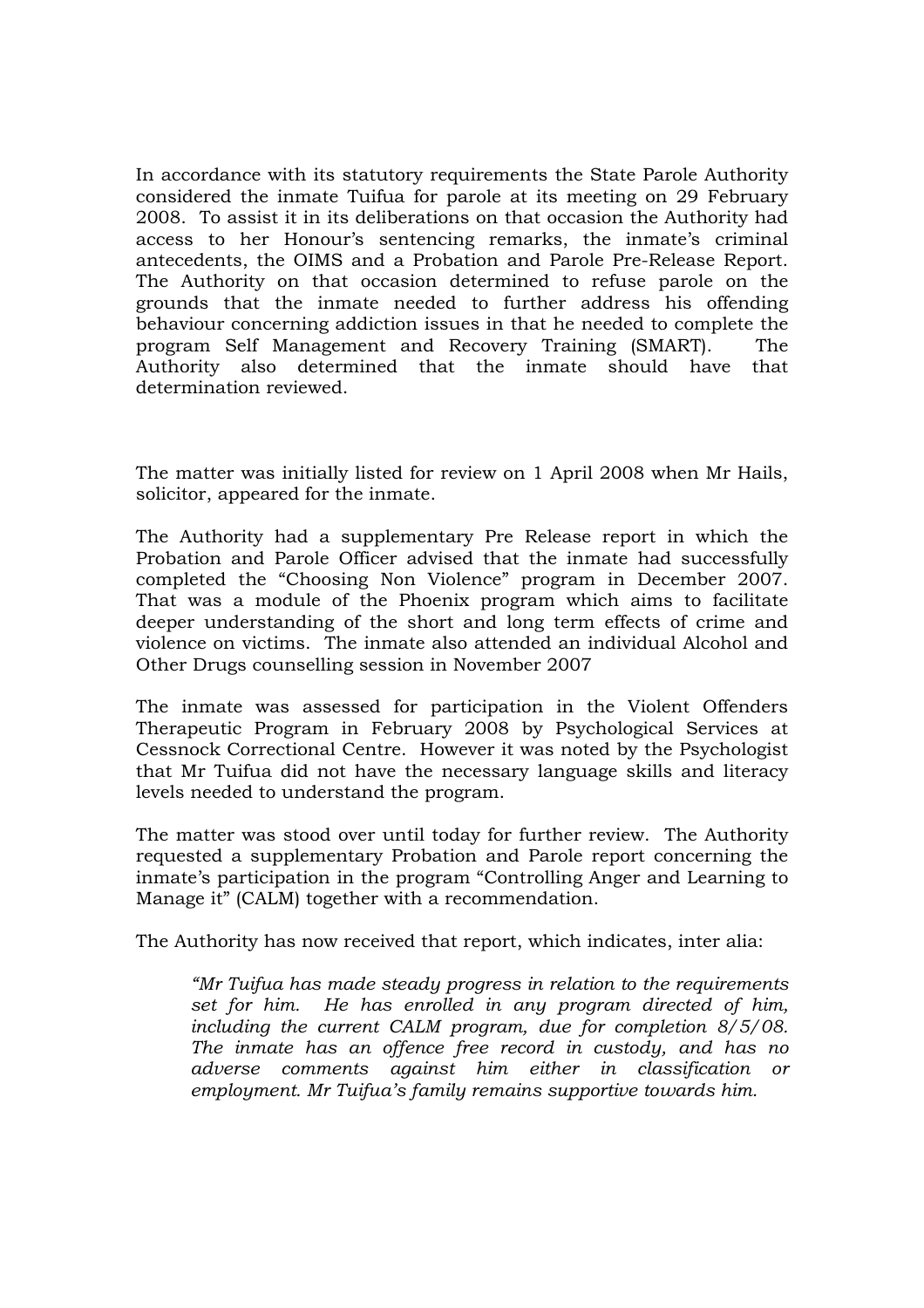*His release to Parole is recommended, and the conditions suggested in the report dated 15 January 2008 remain current".* 

It is now the Authority's responsibility to determine whether or not the inmate should be released to parole.

Her Honour imposed a sentence which will expire on 2 October 2009 and a non-parole period which expired on 2 May 2008. The inmate has enrolled in and satisfactorily completed all programs required of him to address his offending behaviour. Psychological Services after assessing him for the therapeutic program VOTP found that he did not have the necessary language skills to participate in that program. However he did participate in the therapeutic program Phoenix. He has addressed his alcohol and other drug issues by participating in programs and counselling.

Having regard to the principle that the public interest is of primary importance, the State Parole Authority has decided that subject to the receipt and consideration of any submission from the Commissioner that the release of the offender is appropriate.

In making this decision the Authority has had regard to the need to protect the safety of the community and the need to maintain public confidence in the administration of justice.

The Authority therefore makes an order granting Parole on 27 May 2008 with conditions 1-14, 17, 18, 26, 30 (in regard to Gerard Meehan and the Miles family) and 38 (Woolloomooloo). These conditions are set out in detail on a copy of the Parole Order attached to this determination and will be explained to the inmate prior to his release from custody onto parole.

In reaching this determination the Authority has had regard to the following matters relevant to section 135 of the Crimes (Administration of Sentences) Act 1999:

1. The Sentencing Court.

Her Honour found special circumstances in fixing the non-parole period when she said:

*"He has no prior convictions. His prospects of rehabilitation are excellent. The prisoner offered to plead guilty on the day fixed for trial. A discount of 10% properly reflects the utilitarian value of those pleas. In the case of each prisoner, I find special circumstances on the basis that the sentences I am about to impose represent the first time that each of them have entered custody".*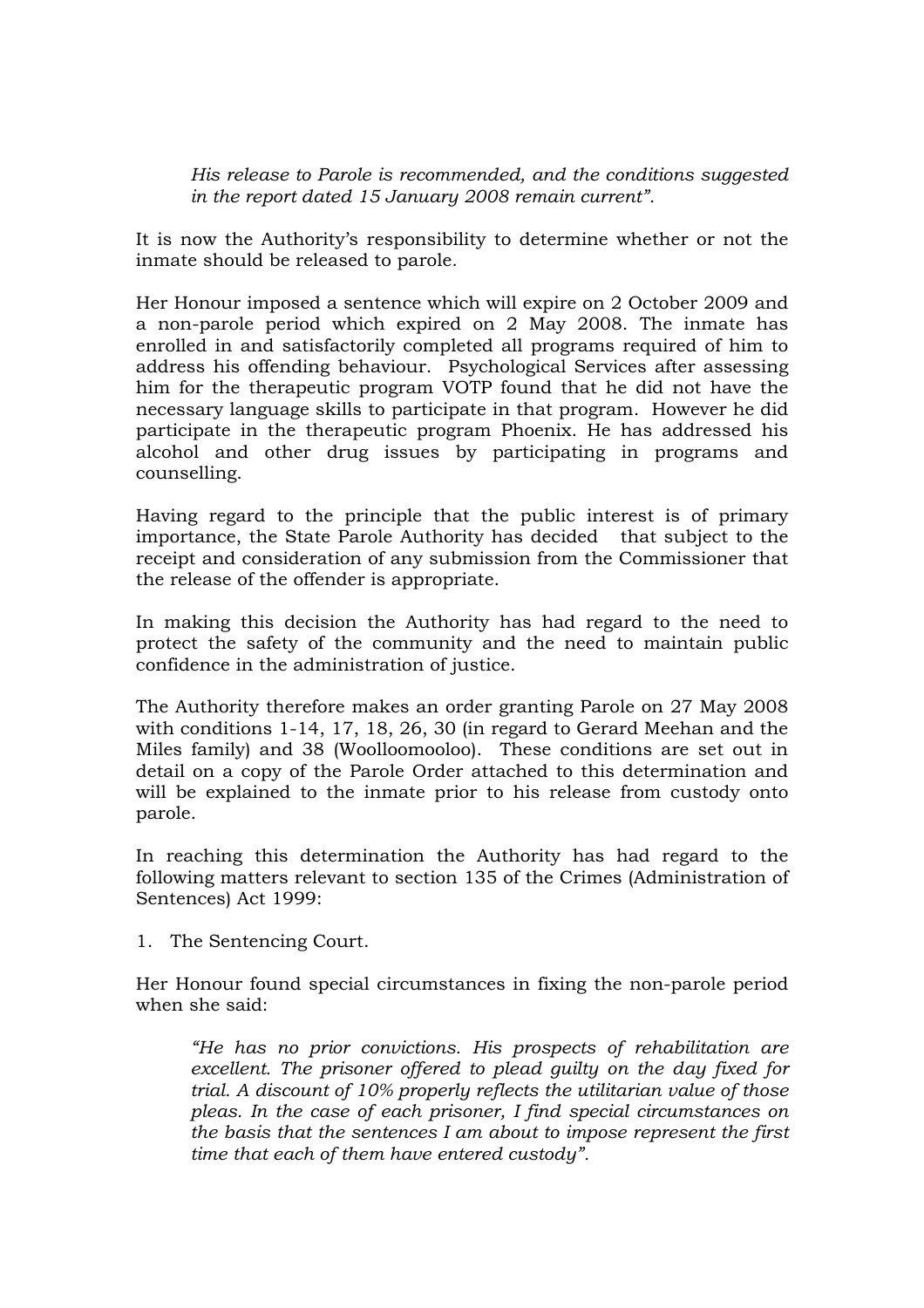2. The Offender's Antecedents.

The Authority notes that the inmate has no prior convictions (as noted by her Honour) and it is his first time in prison.

3. The likelihood of the offender being able to adapt to normal lawful community life.

Her Honour found that the inmate's chances of rehabilitation were excellent. His progress and generally good behaviour in custody together with his co-operation and participation in programs suggest that her Honour's comment is still appropriate.

4. The likely effect of the inmate being released on the victim or victim's family.

The Authority takes into account the impact on the relatives of the late Shane Miles and the injured Gerard Meehan.

The offences occurred so comparatively recently that Mr Miles' family must still be consumed with a grief and anger which are still raw. Mr Mile's tragic death and Mr Meehan's injuries were sustained in circumstances arising out of what her Honour described as "a trivial and pathetic dispute between the prisoner Leota and Mr Meehan regarding the use of a pool table in the Bells Hotel" and what her Honour described as "a brutish, cowardly and uncivilized response to his rebuff by Mr Meehan and his friends".

The members of the Authority extend their sympathy to the victim and victim's family for this tragic event.

5. Reports.

The Authority notes that release to parole is recommended by the Probation and Parole Officer in the Pre Release reports.

6. Offender's Conduct and attitude.

The Authority notes that the offender has had an excellent prison performance. He has participated in the relevant therapeutic program of Phoenix.

He has also completed relevant custodial programs in relation to Alcohol and Other Drugs, SMART, CALM and Anger Management. He also